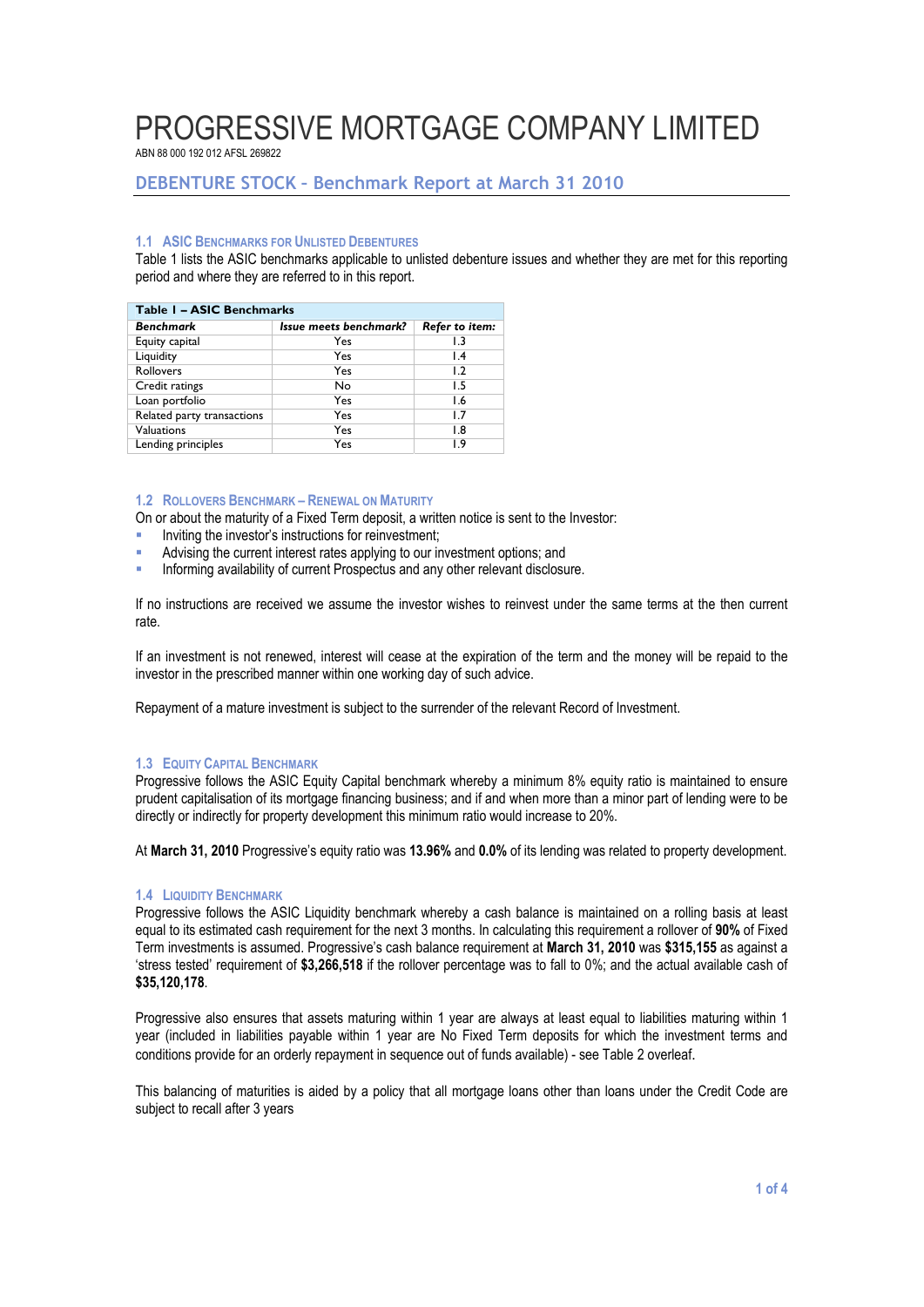#### **DEBENTURE STOCK – Benchmark Report at March 31 2010**

#### **1.4 LIQUIDITY BENCHMARK CONTINUED**

| Table 2 - Maturities at March 31, 2010 |                                                              |                               |  |  |  |  |
|----------------------------------------|--------------------------------------------------------------|-------------------------------|--|--|--|--|
| <b>Matures:</b>                        | <b>Cash &amp; Mortgages</b><br>due &/or Subject<br>to Recall | <b>Liabilities</b><br>Payable |  |  |  |  |
| Within I Year                          | \$60,875,738                                                 | \$44,135,859                  |  |  |  |  |
| After I Year                           | \$447,876                                                    | \$8,561,486                   |  |  |  |  |

#### **1.5 CREDIT RATINGS BENCHMARK**

The Credit Ratings benchmark is not followed, and Progressive has not sought a credit rating of this debenture issue, which would provide an independent assessment about the risk of Investors losing all or part of their principal investment in the issue.

Progressive does not follow this benchmark because the Company has issued debentures and conducted its mortgage finance business since 1953 without seeking a credit rating, and considers that, whilst the nature of its issue and its business model (including following the other 7 ASIC benchmarks) are maintained, credit risk for Investors is effectively managed.

Investors or their representative by appointment can inspect Progressive's records and securities.

#### **1.6 LOAN PORTFOLIO BENCHMARK**

To meet the ASIC Loan Portfolio disclosure benchmark, details of Progressive's current loan portfolio and related policies are set out below and in Tables 3.1, 3.2, 3.3 and 3.4.

Progressive's policies are that:

- All loans are secured by registered mortgage over real estate which is assessed to be readily saleable or income earning.
- Loans are made within New South Wales and the Australian Capital Territory and predominantly within the greater Sydney Metropolitan area.
- All securities are valued by independent experienced valuers.
- Loans can be made to natural persons, companies or a trust provided they are not associates of Progressive.
- All mortgage loans other than Credit Code loans are subject to full repayment on written notice no later than three years from execution.
- Not more than 8% of total loan funds can be advanced to any one borrower.
- Experienced officers of Progressive appraise all loan proposals. No loan is made without:
- the written consent of the Loans Manager and a Director of the Company;
	- a Valuer's certificate;
	- a Solicitor's certificate that the title is in order;
	- a registrable mortgage; and
	- satisfactory proof that the property to be mortgaged has been insured.
- Loans that require loan insurance are not made.
- Particulars of each loan and its security are entered into Progressive's database and the loans are monitored for performance. Daily exceptions reports are generated to identify any accounts requiring maintenance such as insurance renewal, a review of interest rates or follow up on late payment.
- Loans in default or arrears are considered on an individual basis. Reasonable proposals for the borrower to normalise the account are allowed and scope for restructuring the loan is investigated. When the loan is clearly no longer viable it will be called in and any actions thereafter necessary for recovery taken.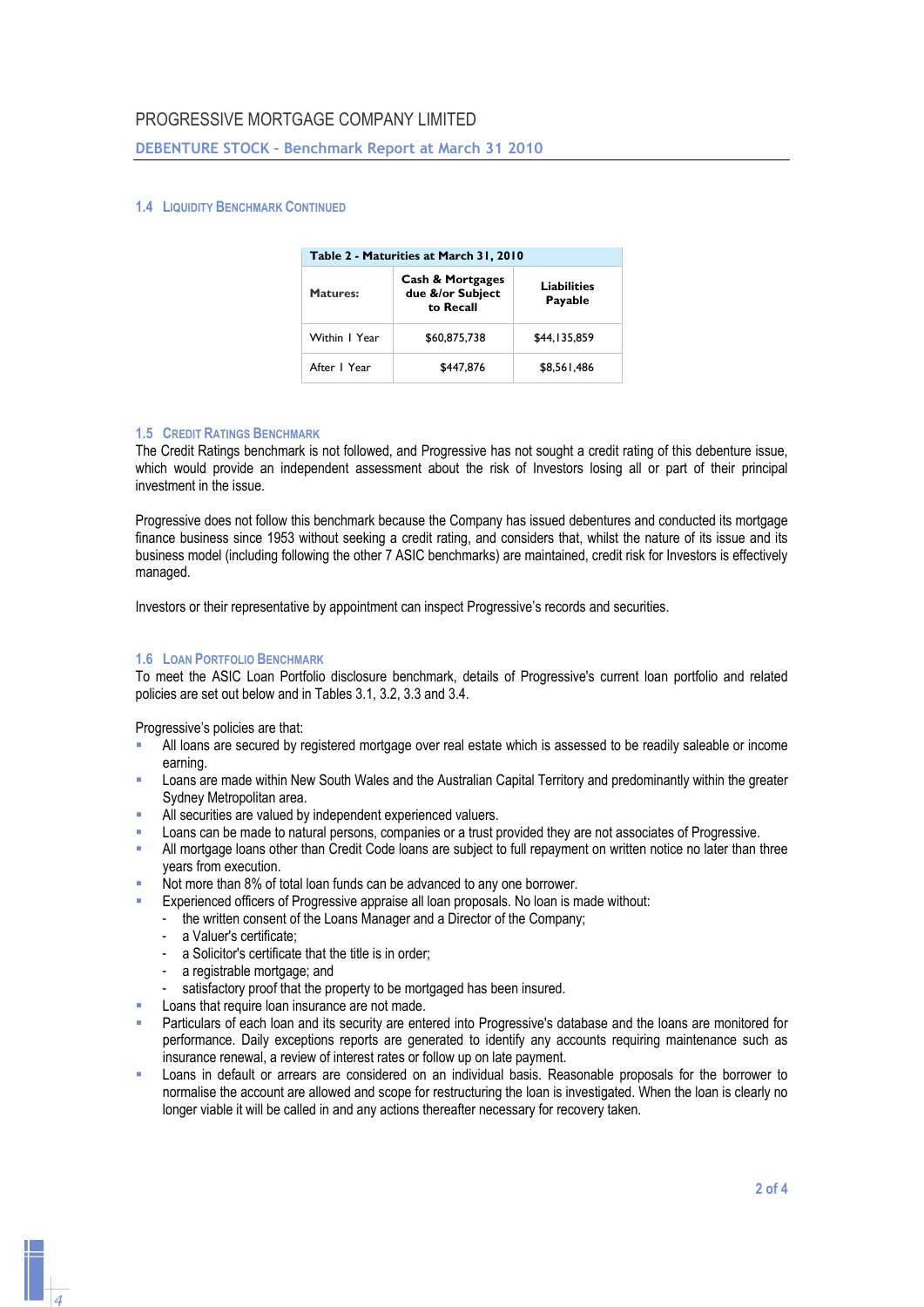# **DEBENTURE STOCK – Benchmark Report at March 31 2010**

| Table 3.1 - Loans at March 31, 2010 - Valuations and Securities |                        |                                   |        |                                     |                                      |                                              |  |  |  |
|-----------------------------------------------------------------|------------------------|-----------------------------------|--------|-------------------------------------|--------------------------------------|----------------------------------------------|--|--|--|
| <b>Security</b>                                                 | <b>Number</b><br>loans | <b>Outstanding</b><br>Loans value | Weight | <b>Security</b><br><b>Valuation</b> | Actual<br>Loan/Value<br><b>Ratio</b> | <b>Maximum</b><br>Loan/Value<br><b>Ratio</b> |  |  |  |
| Owner Occupied Homes                                            | 89                     | 17.249.023                        | 53.9%  | 58.526.000                          | 29.5%                                | 80%                                          |  |  |  |
| Rental Property                                                 | $\overline{3}1$        | 14,766,807                        | 46.1%  | 31,627,002                          | 46.7%                                | 80%                                          |  |  |  |
| Construction/Development                                        | 0                      | 0                                 | 0.0%   | 0                                   | N/A                                  | 70%                                          |  |  |  |
| Totals                                                          | 120                    | 32.015.830                        | 100%   | 90,153,002                          | 35.5%                                | 80%                                          |  |  |  |
| Averages                                                        |                        | 266,799                           |        | 751.275                             | 35.5%                                |                                              |  |  |  |

| Table 3.2 – Loans at March 31, 2010 - Loan Distribution – Sydney Regions |               |          |                      |                                |                          |                                                                   |                                       |      |                             |                     |               |       |
|--------------------------------------------------------------------------|---------------|----------|----------------------|--------------------------------|--------------------------|-------------------------------------------------------------------|---------------------------------------|------|-----------------------------|---------------------|---------------|-------|
| Region                                                                   | West<br>Inner | Southern | Tang<br>City<br>East | <b>North</b><br>Upper<br>Shore | tside<br>dney<br>ā<br>කි | $\overline{\phantom{0}}$<br>nkstown<br>nterbur<br><b>Ba</b><br>යි | <b>North</b><br>Lower<br><b>Shore</b> | West | <b>West</b><br><b>North</b> | Northern<br>Beaches | West<br>South | Total |
| Number                                                                   | 22            | 17       | 14                   | 19                             | ۹                        | 8                                                                 |                                       | 10   | 6                           |                     | 5             | 120   |
| Weight                                                                   | 9%            | 24 %     | 1%                   | 12%                            | 7%                       | 4%                                                                | 4%                                    | 11%  | 3%                          | 2%                  | 3%            | 100%  |

| Table 3.3 - Loans at March 31, 2010 - Loan Purpose and Other Portfolio Details |                                                             |             |        |                                     |                     |  |  |  |
|--------------------------------------------------------------------------------|-------------------------------------------------------------|-------------|--------|-------------------------------------|---------------------|--|--|--|
| <b>Type of Loan or Security</b>                                                | <b>Total</b><br><b>Number</b><br>Outstanding<br>Loans value |             | Weight | <b>Security</b><br><b>Valuation</b> | Loan/Value<br>Ratio |  |  |  |
| <b>Business Purpose Loans</b>                                                  | 40                                                          | 16,296,328  | 50.9%  | 40.374.173                          | 40.4 %              |  |  |  |
| Investment Housing Purpose Loans                                               | 23                                                          | 7,670,443   | 24.0 % | 19,239,472                          | 39.9%               |  |  |  |
| Personal Purpose Loans                                                         | 57                                                          | 8.049.060   | 25.1%  | 30.539.356                          | 26.4%               |  |  |  |
| Loans secured or part secured by Second mortgage                               | $\mathbf{2}$                                                | 567,154     | 1.8%   | 1.783.002                           | 31.8%               |  |  |  |
| Loans in Arrears                                                               | 0                                                           | $\mathbf 0$ | 0      | 0                                   | N/A                 |  |  |  |
| Loans Impaired                                                                 | 0                                                           | $\mathbf 0$ | 0      | 0                                   | N/A                 |  |  |  |
| 10 largest loans                                                               | 10                                                          | 13.381.502  | 41.8%  | 22.872.002                          | 58.5 %              |  |  |  |
| Securities of 5% or more of total value of property secured                    | 0                                                           | 0           | 0      | 0                                   | N/A                 |  |  |  |
| Loans to related parties (Progressive does not lend to related parties)        | 0                                                           | N/A         | N/A    | N/A                                 | N/A                 |  |  |  |